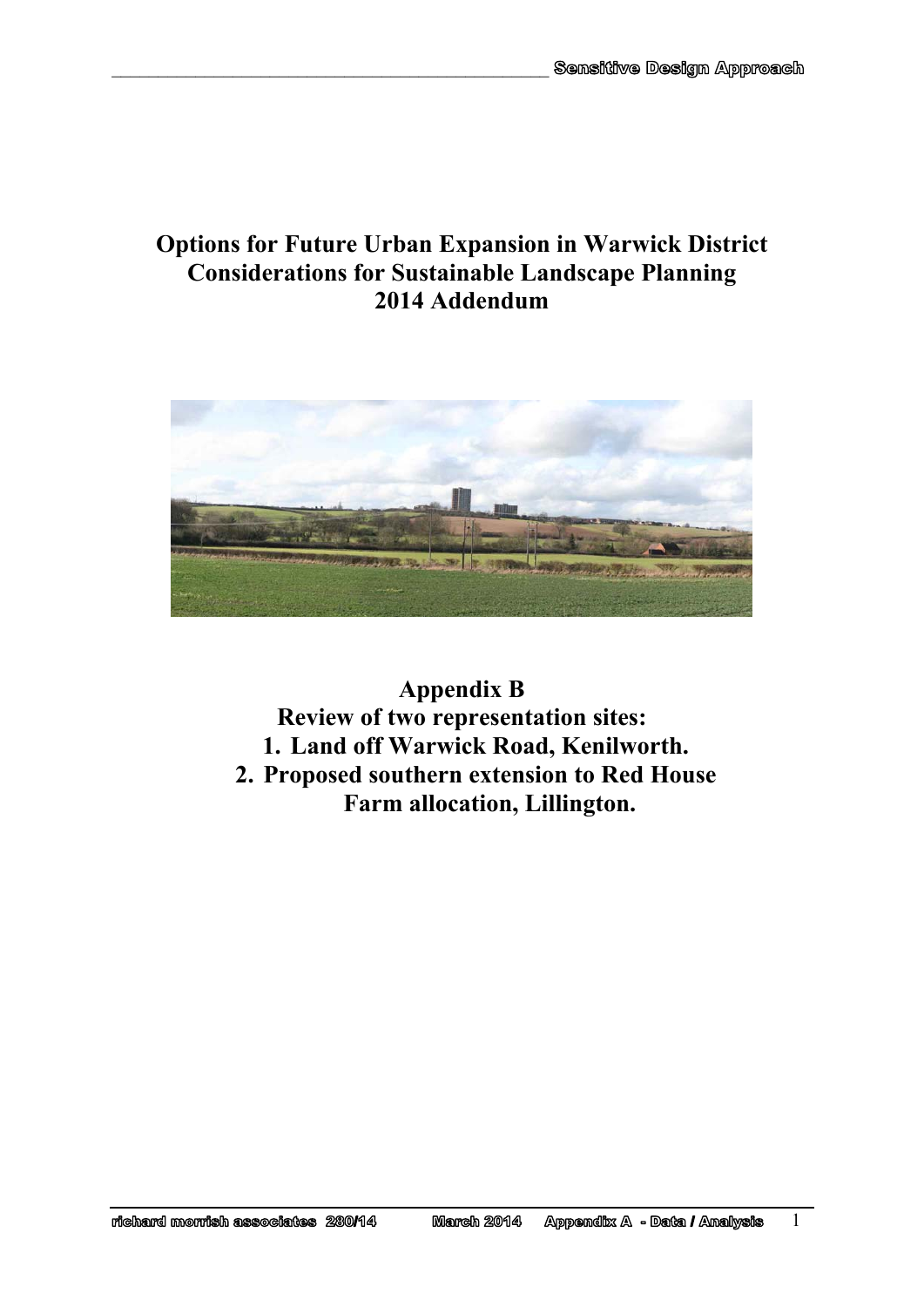## 4. **Land off Warwick Road, Kenilworth.**

 $\mathcal{L}_\text{max}$  and the contract of the contract of the contract of the contract of the contract of the contract of the contract of the contract of the contract of the contract of the contract of the contract of the contrac

4.1.1 The landscape around the south-east edge of Kenilworth is located within the West Midlands Green Belt and was therefore included in the original JGBS study as areas K6 and K7 – where the northern half of the 'Land off Warwick Road' representation site lies within K6. Land further south towards Cattle Brook (now partly promoted for a new Rugby Club facility) was not covered by the original study area.

JGBS Study Findings – 2008:

| <b>Study Area</b>            | Area K6. An arbitrarily defined area on the southern edge of Kenilworth lying      |
|------------------------------|------------------------------------------------------------------------------------|
| <b>Description</b>           | between the A46 at the east end and the historic Rouncil Lane in the west end. A   |
|                              | south facing aspect as the topography drops down to Cattle Brook - a tributary of  |
|                              | the Avon.                                                                          |
| <b>Landscape Character</b>   | K6 lies within the Arden landscape character area and Arden Parklands character    |
|                              | type.                                                                              |
| <b>Visual Issues</b>         | Trees and hedgerows provide some visual enclosure. Some longer views               |
|                              | possible to the south and Leek Wootton.                                            |
| <b>Historic and Cultural</b> | No historical data established. Manor of Woodcote bought by Henry Wise, Royal      |
| <b>Issues</b>                | Gardener, in 1709. Bullimore Wood at east end is ancient woodland whilst the       |
|                              | field pattern at the western end, near 'Little Woodcote', is indicative of ancient |
|                              | origins. Rail corridor to Leamington. No footpaths shown on OS data.               |
| <b>Ecological Features</b>   | Woodland, hedgerow; pasture.                                                       |
| <b>Landscape Condition</b>   | Some large scale agriculture. Opportunities for improvement to hedgerows.          |
| <b>Conclusion</b>            | The urban boundary includes a school, playing fields and allotment gardens that    |
|                              | help form a reasonable transition to the countryside. Residential boundaries seem  |
|                              | well established, although there may be some opportunities for minor infill.       |
|                              | This area appears to be an important strategic gap between Kenilworth and Leek     |
|                              | Wootton. We recommend K6 is retained within the Green Belt.                        |

4.1.2 The site was not included in the WDC 2012 SHLAA.

#### 4.2.0 **2014 Review:**

4.2.1 General: Richborough Estates are promoting residential development on agricultural land south of Kenilworth, east of Warwick Road and immediately to the south and east of Kenilworth Cricket Club. The site extends to an area of around 8 Ha including green infrastructure provision. In addition the representation promotes the development of a new site for the Kenilworth Rugby Club on agricultural land to the east and south of the housing development – indicatively covering another 15 Ha.

4.2.2 The residential development is proposed within a disused paddock and two arable fields, where the second field is also partially proposed for the rugby club site. The Leamington/Kenilworth railway line passes through the site, so that a significant proportion of the proposed rugby club pitches would be located east of the railway and accessed by an existing bridge over the railway line. Access to the housing site is shown from Warwick Road near Wootton Grange Farm, and for the rugby club a separate access is shown some 200m further south on Warwick Road.

4.2.3 Existing Landscape: Much of the proposed housing site is essentially flat and lies at around 83m AOD – although topography drops away a few metres towards the southern boundary. To the north the site is defined by post war residential development (Newey Drive, Swift Close) and the Cricket Club. The eastern section of the site adjacent the Cricket Club is the disused paddock. To the east the site is defined by the railway line and scrubby woodland on the embankment and along the field boundary. The railway is in cutting at this section. To the west the boundary with Warwick Road is defined by an overgrown 'hedge' of vegetation including trees. The residential development covers one existing arable field and extends into a second to the south – where presently a field boundary defined by a mixed native 'shelterbelt' (birch, ash, cherry, poplar, dogwood, holly, hazel to 8-10m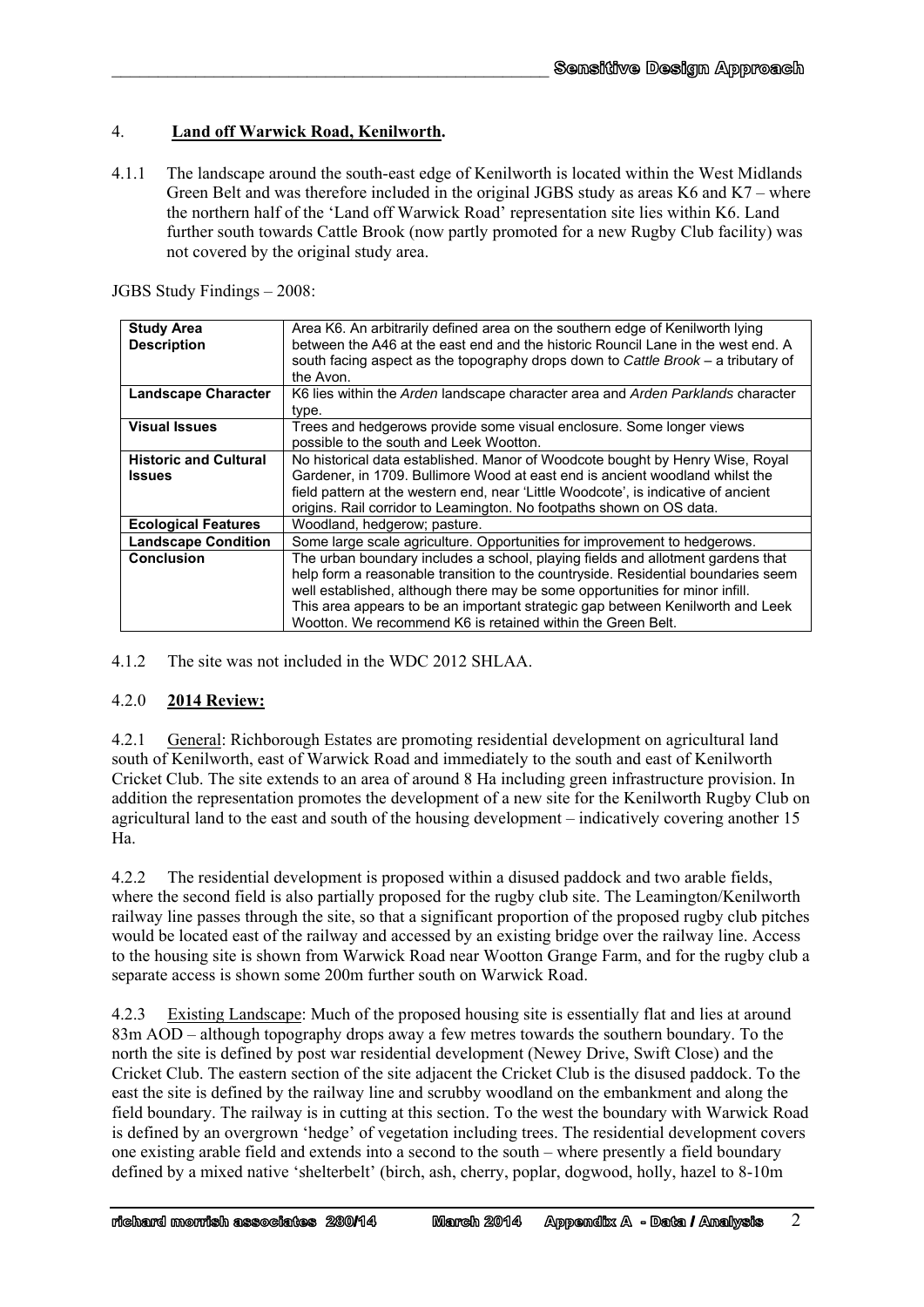tall), separates the two. The shelterbelt and an adjacent veteran oak tree is shown retained in the representation concept plan. A field pond shown on OS data appears to have been filled in and there has also been some field agglomeration and hedge loss to the south. The western boundary with Warwick Road further to the south (at the proposed access to the rugby club) includes a significant change in level and a long established roadside bank with veteran oaks and other mature vegetation. The southern field falls away towards Cattle Brook and there is one low, predominantly hawthorn boundary hedge shown retained in the concept plan. A copse (which includes a significant change in level and a pond) is shown retained (between the '1<sup>s't</sup> and '2<sup>nd</sup>' pitches) in the concept plan. There are two existing stone bridges over the railway line – although only the southern one appears to be functional at present. A triangular arable field of approximately 9Ha is proposed for five senior and three junior rugby pitches. This area is enclosed by Bullimore Wood to the north and north-east, by the A46 road corridor to the south-east and by the railway line to the west (which towards the southern corner is partly on embankment). The topography falls way to the south by approximately 10 metres from around 80m AOD to 70m AOD. There are two notable pits within this eastern field, both apparently permanent waterbodies and both supporting a variety of mature trees (including veteran oaks).

 $\mathcal{L}_\text{max}$  and the contract of the contract of the contract of the contract of the contract of the contract of the contract of the contract of the contract of the contract of the contract of the contract of the contrac

4.2.4 Ecological / Historical: The arable land is anticipated to have limited ecological value, but the adjacent woodland, hedges and shelterbelts, pits and especially the veteran trees can be expected to have moderate or high ecological value. Bullimore Wood is an ancient woodland. It is understood the railway line opened in 1844. The stone bridges over the line are notable features. No other detailed historical information has been researched for the site, but aspects of this landscape are expected to be ancient in origin.

4.2.5 Potential Landscape and Visual Impacts: It is assumed that much of the vegetation around the site could be retained with a sensitive design approach and much of it is presently shown retained on the concept plan. The housing site is essentially flat and it is anticipated that physical landscape impacts could be minimised. For the rugby club development the topography at the site seems likely to require some extensive earthworks in order to create suitable flat terraces for pitches. The proposed access to the site would appear to require cutting into the bank on the Warwick Road frontage – with impacts to topography and vegetation and the likelihood of sight-line problems. Other sections of hedge would be lost and further study would be required to assess the impact of secondary development requirements (eg drainage provision and turf management adjacent trees and woodland. The housing development is expected to be visible from existing dwellings and the cricket club to the north and north-west, from positions at Leek Wootton to the south (refer also to Figure 3.2 in the main report) and from Warwick Road. The Rugby Club may additionally be visible from a short section of the A46 (northbound traffic). The size and height of the proposed rugby club building will have a bearing on visual impact – as will the inclusion of floodlighting which is often provided at sports clubs.

4.2.6 *What if ?* If this site was brought forward for development, the following issues would need to be carefully considered:

- How to ensure sustainable retention of the principle landscape features at the site. Further analysis of infrastructure requirements to ensure that the proposed scheme is deliverable as shown.
- Detailed design for housing layout and types. It is recommended that dwellings no taller than 2 storeys would be constructed at this site so as to minimise visual impacts from the south. The viability of the existing cricket club in a residential setting needs to be reviewed – including perhaps appropriate setback and boundary design requirements.
- An alternative access to the rugby club is recommended to avoid impacts to the bank and mature trees along the Warwick Road frontage.
- Further review and detailed design for the proposed rugby pitches would be required to show that they can be implemented without short or long-term impacts to existing landscape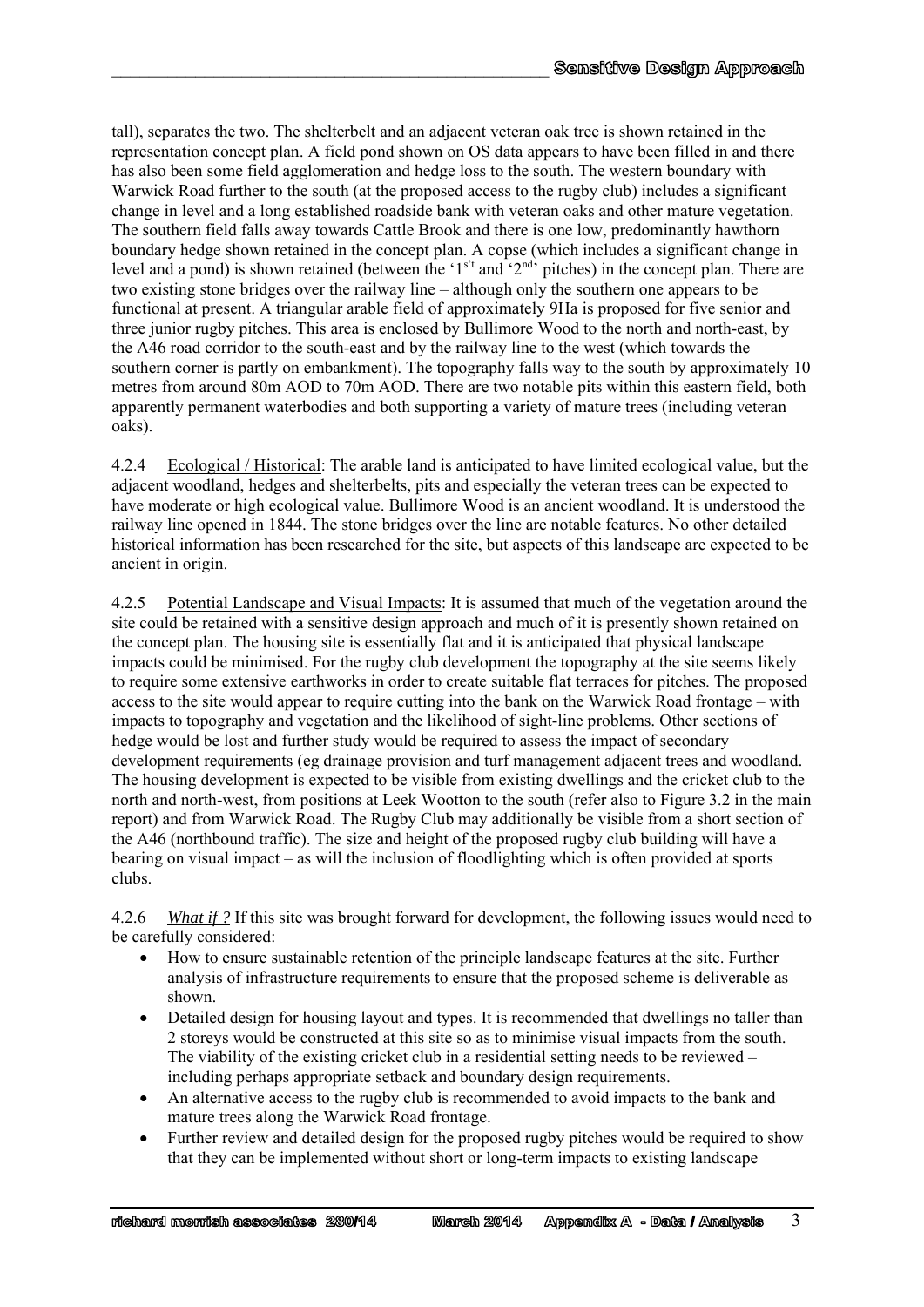features. Consideration of secondary impacts including surface water drainage requirements and potential impacts to adjacent water bodies (eg from fertilisers or turf-culture chemicals).

- Potential views of embankments for pitch terraces should be mitigated with woodland planting. A full implementation and long-term management plan for pitch areas including boundary vegetation would ideally be a condition of development.
- Flood lighting would ideally be avoided. Conditions on hours of use and design to minimise light spill would otherwise need to be agreed.
- Further review of the land allocation would be required to establish the most land-efficient arrangement of functional pitches and the optimum viability of remaining agricultural land parcels.

4.2.7 Potential development area ? Proposed development as illustrated in the representation concept plan would constitute a notable extension into the Green Belt and would be contrary to the functions of Green Belt. However the proposed residential portion of development has some potential to fit with the overall settlement pattern at Kenilworth, would appear to have few landscape constraints and presently proposes appropriate green infrastructure provision that in time could provide for a high quality residential development and a successful urban/rural interface. The proposed rugby club facilities are potentially more problematic in terms of landscape and visual impact – but there is potential that such impacts could be addressed with further design development and a sensitive approach to the development and operation of the site.

#### 4.3.0 **Landscape Planning Issues:**

4.3.1 Infrastructure requirements: As noted, further studies will be required to confirm infrastructure requirements. These will include surface water management planning, confirming road access for the sites and energy services. Links to existing community facilities need to be considered. A condition review of the railway bridges may be required.

4.3.2 Cumulative impacts: Although the site is only 350m west of the development allocation site at Thickthorn, no intervisibility is anticipated due to the screening effect of Bullimore Wood. The site is approximately 400m east of the Kenilworth Sixth Form College site, where there is some potential for intervisibility. However intermediate topography and tree cover is likely to prevent such views. As noted in analysis for the school site, both sites will be visible from positions around Leek Wootton to the south. The rugby club development is likely to be partially visible from the A46 and together with the other development sites to the north, there is potential that perceptions of Kenilworth and its setting will be altered along a section of approximately 3km of the road.

4.3.3 Potential landscape and visual impacts: The magnitude of landscape change for the residential development is anticipated to be medium-low, but could be medium-high for the rugby club pending detailed design. The magnitude of visual change could be high – especially in views from the south and substantial mitigation works would be required and then successfully and appropriately managed for the long term. The impact for near neighbours to the north and north-west is likely to be medium given that they presently adjoin open countryside. However present outlooks appear to be restricted by existing topography and vegetation cover and it is not clear that any particularly important views will be affected.

## 4.4.0 **Conclusions:**

4.4.1 The representation site will intrude into Green Belt but landscape and visual impacts might be mitigated with appropriate design and commitment to long-term landscape enhancement.

#### Opportunities and Assets: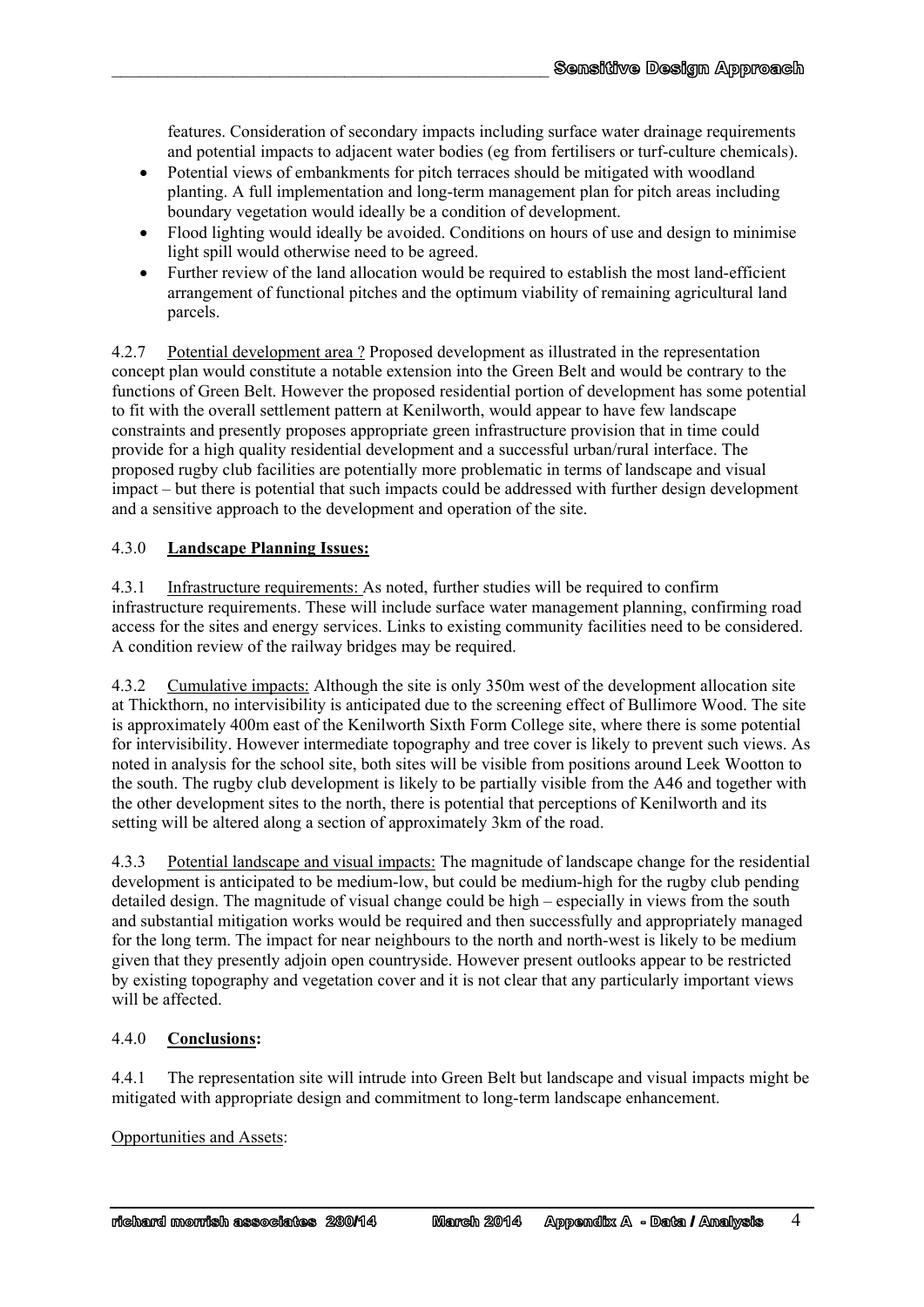- Essentially flat site (for proposed residential development) with apparently viable road access and existing boundary vegetation assets providing enclosure and visual mitigation.
- Potential asset in the proximity / outlook to Cricket Club?

 $\mathcal{L}_\text{max}$  and the contract of the contract of the contract of the contract of the contract of the contract of the contract of the contract of the contract of the contract of the contract of the contract of the contrac

- Potential asset of proximity to major open space provision in shape of new Rugby Club (albeit private). (There would be some potential synergy and benefit to the public if peripheral areas of the rugby club were considered for public access round-walks, fitness trails or links to other areas, such as Bullimore Wood).
- Existing trees and mature boundary vegetation, southerly aspect and views over countryside.
- Reasonable proximity to Kenilworth town centre and community facilities.

Constraints and Challenges:

- Levels, proximity to mature landscape assets and access issues for proposed Rugby Club.
- Proximity to railway line and A46 (noise?).
- Potential unsustainable impacts to Cricket Club?
- Retaining landscape assets and landscape character in the Green Belt. Retaining sufficient space between Kenilworth/Leek Wootton to avoid perception of settlement coalescence.
- Retaining site biodiversity and wildlife corridors.
- Retaining viable parcels of agricultural land.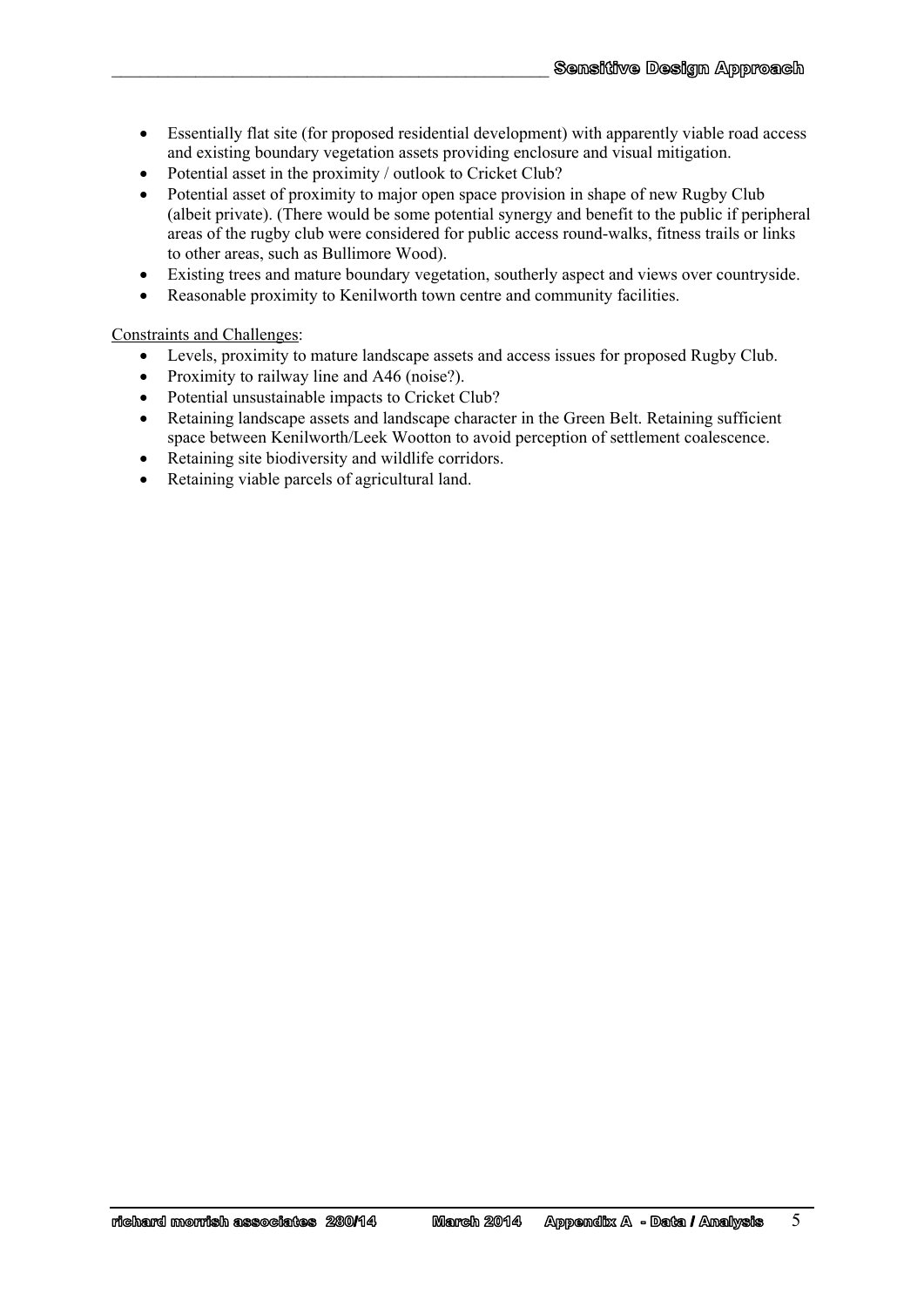## 5. **Land south of the Red House Farm Allocation, Lillington, Leamington Spa**

 $\mathcal{L}_\text{max}$  and the contract of the contract of the contract of the contract of the contract of the contract of the contract of the contract of the contract of the contract of the contract of the contract of the contrac

5.1.1 This is located within the West Midlands Green Belt and was therefore included in the Joint Green Belt Study (JGBS - 2008). The site was part of a much larger land parcel at the eastern edge of Leamington.

JGBS Study Findings – 2008:

| <b>Study Area</b><br><b>Description</b>       | WL10 is essentially the head of a small valley, which drains south to the River<br>Leam. It is defined by the edge of urban Cubbington and Lillington and is defined<br>by field boundaries to the south and Welsh Road to the south east. The large<br>Thwaites engineering works is a notable feature in the locality.                                                                                                                                                                                                                                                                                                                                                 |
|-----------------------------------------------|--------------------------------------------------------------------------------------------------------------------------------------------------------------------------------------------------------------------------------------------------------------------------------------------------------------------------------------------------------------------------------------------------------------------------------------------------------------------------------------------------------------------------------------------------------------------------------------------------------------------------------------------------------------------------|
| <b>Landscape Character</b>                    | WL10 is within the Dunsmore and Feldon character area. The landscape<br>character type is the Feldon Plateau Fringe - and is a very definable valley<br>landscape with a tree lined valley bottom and permanent pasture. The setting is<br>greatly influenced by the post war development of Lillington - which finishes at<br>the ridge above the valley. The 14 floor Eden Court flats are particularly notable.                                                                                                                                                                                                                                                       |
| <b>Visual Issues</b>                          | An attractive valley setting $-$ relatively open due to modern agriculture $-$ but you<br>cant get away from the Lillington backdrop. Visual connections with Offchurch to<br>the south.                                                                                                                                                                                                                                                                                                                                                                                                                                                                                 |
| <b>Historic and Cultural</b><br><b>Issues</b> | No historical information gathered. However Offchurch and Offchurch Bury are<br>ancient settlements and there is a possible connection to the Saxon King Offa. A<br>Saxon burial ground has been excavated near to the Church. Offchurch Bury was<br>later a seat of the Earls of Aylesbury. WL10 and 11 both lie within the visual<br>catchment of Offchurch. Footpaths including the Shakespeare Way long distance<br>path.                                                                                                                                                                                                                                            |
| <b>Ecological Features</b>                    | Watercourse, hedges and hedge trees, woodland, permanent pasture.                                                                                                                                                                                                                                                                                                                                                                                                                                                                                                                                                                                                        |
| <b>Landscape Condition</b>                    | Reasonably good condition in valley - but the boundary of Lillington could be<br>improved.                                                                                                                                                                                                                                                                                                                                                                                                                                                                                                                                                                               |
| <b>Conclusion</b>                             | In general we feel that expansion of Leamington on this eastern boundary would<br>be difficult to justify in landscape planning terms. However WL10, defined as it is<br>by Lillington and Cubbington and on land that drops below the existing ridgeline<br>settlement - could be quite visually contained. The lower valley will have flood<br>risk constraints and ecological values - but it is conceivable that the upper slopes<br>could be developed – and with sensitive design might enhance the existing<br>situation. We recommend that this area is considered for further detailed<br>study, but that the majority of it is retained within the Green Belt. |

5.1.2 'Land at Red House Farm' was included in the 2012 SHLAA (L23) and reviewed in the original *Considerations for Sustainable Landscape Planning* report (2012). The land proposed in this representation was previously recommended for retention within the Green Belt and it was a portion of WL10 to the north that was proposed for further review.

## 5.2.0 **2014 Review:**

5.2.1 *General*. Consultants have submitted a representation on behalf of HE Johnson to promote 17.5 Ha of land for development south of the current Red House Farm preferred development allocation. However the concept plans supporting the representation show both the allocated site and the land to the south as one development (which they calculate at 29Ha).

5.2.3 Existing Landscape: The proposed site comprises several paddocks presently used as grazing for the Red House Farm stables and riding school. The site straddles a concrete road (public right of way) that runs south from Lillington and down to the main Red House Farm and links with the Avon Way and footpath links to Offchurch and Newbold Comyn. Land at the edge of the existing settlement lies at just above 95m AOD and the main portion of the existing Red House Farm allocation site lies above 90m AOD. The Red House Farm stables are situated at the edge of a break of slope where land to the south falls away sharply to around 70m AOD. To the west of the road/footpath the representation site is essentially one large paddock defined by mainly hawthorn hedgerows, with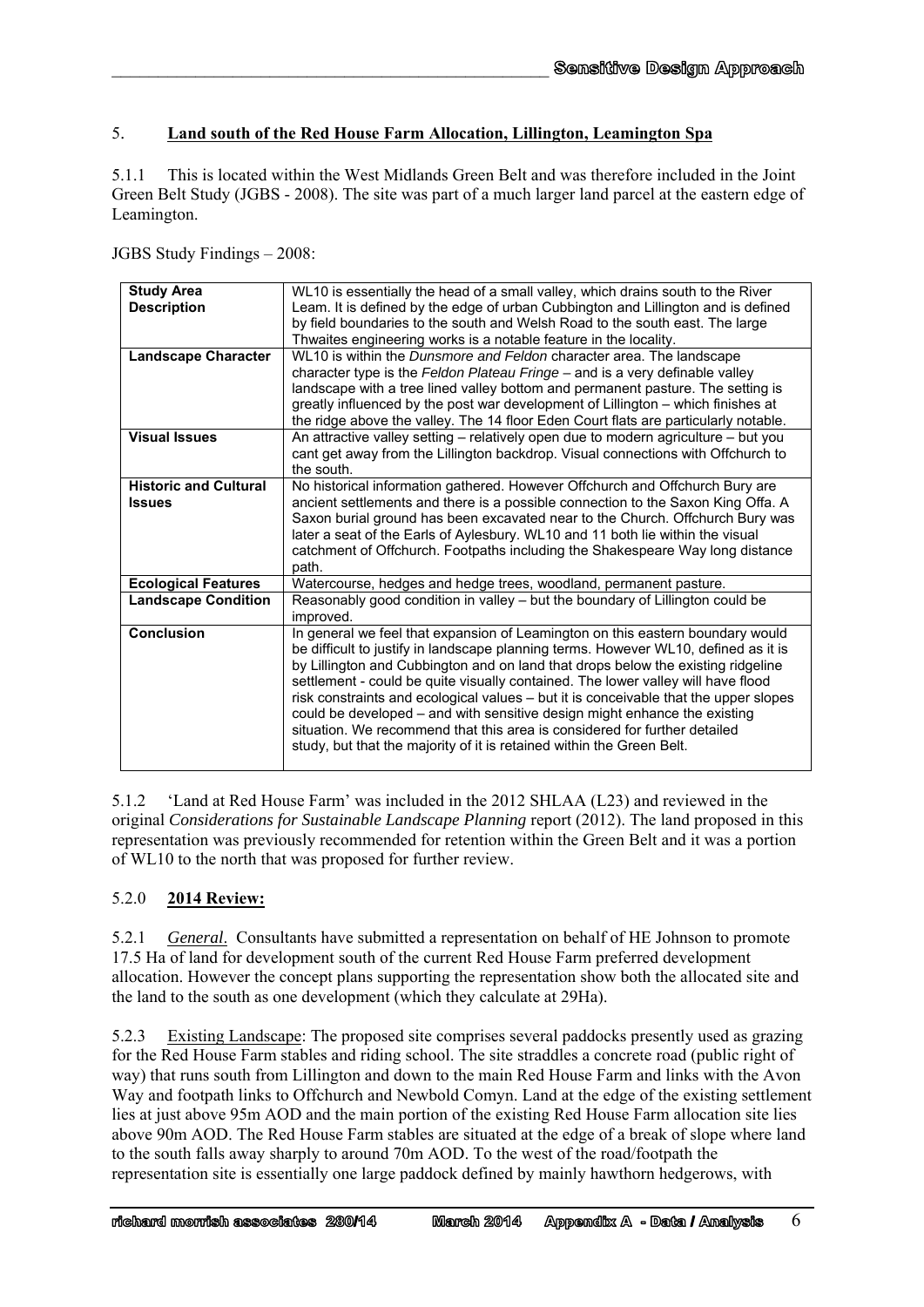Newbold Comyn country park located adjacent the western boundary. To the east of the road the land is managed as three paddocks with more complicated topography defining a south-west facing 'bowl'. There are a number of hedges with hedge trees and a small scrub covered 'edge' which appears to have been a previous quarry or working near the road. The southern boundary of the representation site is defined by hedgerows, beyond which lies a flatter landscape of mixed arable, pasture and small woodlands stretching away towards Offchurch and Radford Semele.

 $\mathcal{L}_\text{max}$  and the contract of the contract of the contract of the contract of the contract of the contract of the contract of the contract of the contract of the contract of the contract of the contract of the contrac

5.2.4 Ecological / Historical: The representation has included an ecological appraisal which has concluded that the improved pasture and mainly hawthorn hedgerows have low ecological value. However the veteran trees should be considered as having moderate to high ecological value. Adjacent ecological assets include the Runghills woodland to the east (partly ancient woodland and a local wildlife site) and local nature reserves and extensive mixed habitats at Newbold Comyn country park to the south-west. Landscape condition appears fair but field agglomeration and hedge loss has probably taken place in the past. The representation has included a preliminary archaeological appraisal which has concluded that there is little evidence of historic heritage at the site. However the remaining field pattern is likely to be partly historic, supported by historic mapping in the archaeological report. Further ecological and historic review will be required.

5.2.5 Potential Landscape and Visual Impacts: In previous reviews of the Red House Farm site it was concluded that the flatter land between the farmstead and the existing settlement footprint at Lillington would be straightforward to develop, that appropriate design could enhance the urban/rural interface, and that landscape and visual impacts could be minimised if development didn't extend onto the steeper, south-facing slopes south of the farmstead. The representation masterplan now brings development beyond the identified 'break of slope' and consequently is likely to result in more significant landscape and visual impacts. The masterplan indicates principal existing trees and hedges retained – although ground modelling is likely to be required in order to bring development onto the sloping ground and therefore detailed design will have to show that such retention is practicable. Related development infrastructure requirements will need to be confirmed. Development on the south facing slopes is likely to be prominent in views from the south – from scattered dwellings and footpaths within 2km (including *Shakespeare's Avon Way* long distance footpath within 500m) and more distantly from properties at Offchurch, Radford Semele, the edge of Sydenham and the A425 corridor and high ground beyond. The development will be notable from the east (Welsh Road and adjacent dwellings) and from a footpath in Newbold Comyn country park near the western site boundary.

5.2.6 *What if ?* If this site was brought forward for development, the following issues would need to be carefully considered and confirmed:

- How would the likely landscape impacts be successfully mitigated. The representation masterplan proposes extensive woodland planting on the lower slopes of the development – approximately along the 75m contour. Above this planting development is proposed commencing somewhere between the 85m and 90m contour. It is likely that trees would need to be more than 20 metres tall to adequately screen or filter views of this development from visual receptors to the south - which is likely to require non-native species and a timeframe of perhaps more than 40 years.
- Further detailed design would be required to fully ascertain likely landscape impacts. The masterplan presently provides little indication of access provision to the outer areas of the development – but it is likely that road access will be needed to all dwellings and on a sloping site this is likely to require considerable ground modelling and engineering work.
- Acceptable building heights would need to be fixed. It has been previously envisaged that the Red House allocation site would be restricted to 2 storey housing at the outer edge of development – but that it could be taller towards the boundary with existing settlement. The representation promotes 30-35dph which may be difficult to achieve on a sloping site without going above 2 storey height.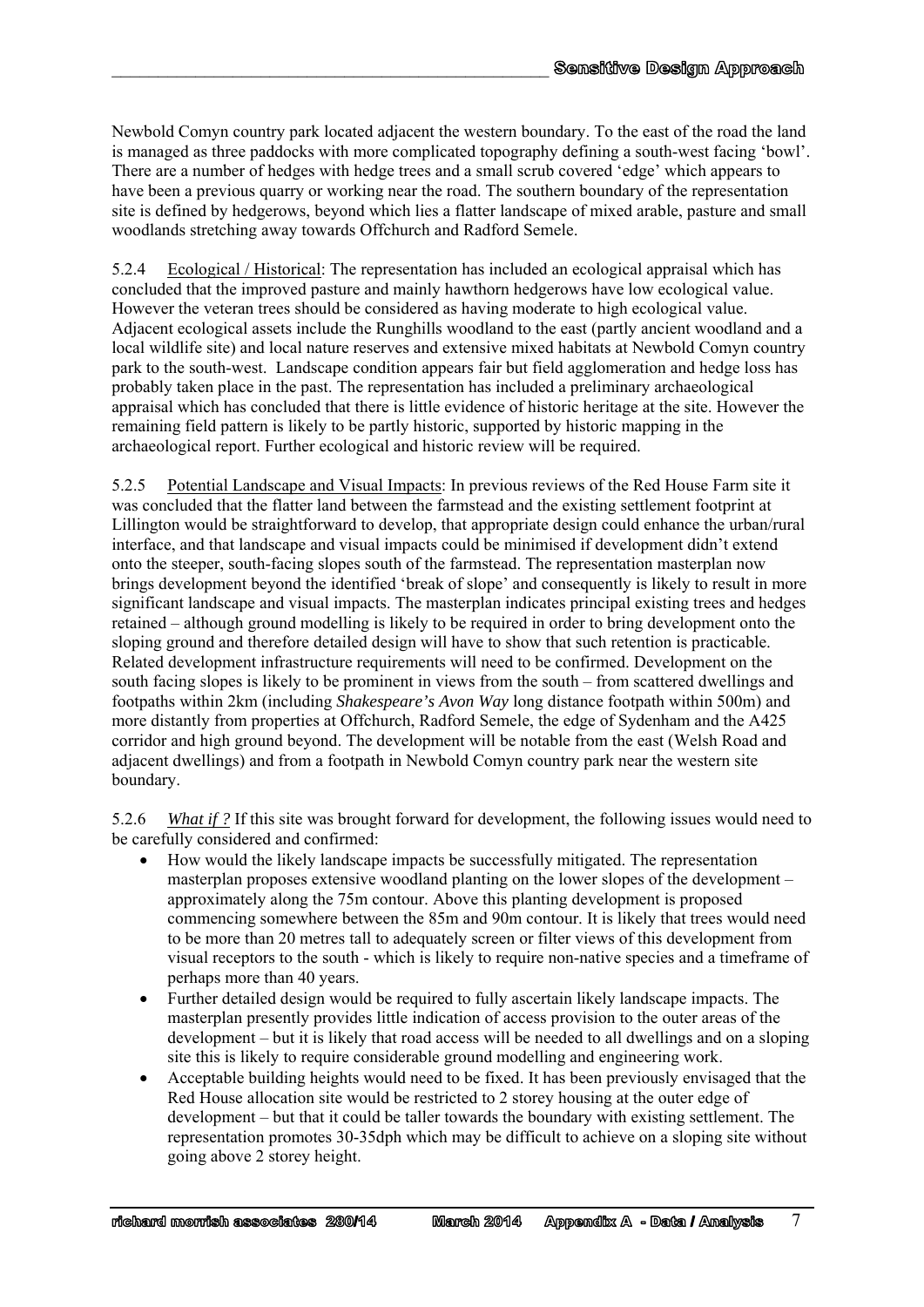• The representation masterplan appears to promote substantial public open space (more than 7Ha) at the southern edge of the site which could become a beneficial green infrastructure asset. However, given the proximity to Newbold Comyn country park and current financial constraints for local authorities, it would have to be clarified how such an area would be developed and maintained in the long-term. The landscape areas would be necessary to mitigate likely impacts of development on south-facing slopes, but may not represent 'good value for money' in terms of the additional development land provided beyond the existing allocation site.

 $\mathcal{L}_\text{max}$  and the contract of the contract of the contract of the contract of the contract of the contract of the contract of the contract of the contract of the contract of the contract of the contract of the contrac

 Further studies would be required to assess the viability of remaining agricultural land parcels. The land has been classified as Grade 3 and 4 due to underlying clays and the steep topography. In previously assessing the Red House Farm allocation site it has been assumed that the existing Red House Farm riding school site could remain viable and operable. The current representation appears to suggest the riding school operation would cease and the site redeveloped. Access and future use of remaining fields to the east would need to be clarified (especially as they appear to include substantial mitigation planting).

5.2.7 Potential development area ? Although the proposed southern extension to the Red House Farm allocation has been estimated at 17 Ha, the actual developable site may be as little as 5-6Ha as depicted on the representation masterplan. Expanding development onto the south-facing slopes undoubtedly introduces greater landscape and visual impacts, and it is suggested that the extent of these impacts cannot be fully assessed without further detailed design, a review of infrastructure requirements and civil engineering advice. If it is the case that the owners of the riding school do not wish to continue the business at this site, then it is possible that a minor expansion of the proposed Red House Farm allocation into the area presently occupied by the farmstead and stables might be achieved without significant impacts to the wider landscape setting. A minor flat ridge that runs south-east from the farmstead and is shown with housing in the representation masterplan may also have few development constraints. However development here would be prominent in views from both the south and east and would constitute an anomalous protrusion of the proposed settlement footprint into the surrounding landscape. It is difficult to see how this could be supported in landscape planning terms.

## 5.3.0 **Landscape Planning Issues:**

5.3.1 Infrastructure requirements: As noted, further studies will be required to confirm access, requirements, drainage and other service infrastructure. Proposed development towards the edge of the site is becoming more distant from existing community facilities and detailed review to ensure a 'walkable' development is achievable will be required.

5.3.2 Cumulative impacts: The site has been considered in relation to the Red House Farm preferred allocation site and the proposed 'Lillington extension' (NE of Red House Farm) – (refer to Figure 2.2 in the main report). From Cubbington and the north-east, views of development in a southern extension to the allocation site may be limited – (although this would depend on the height of buildings on the flat ridge south-east of the farmstead noted in 5.2.7 above). The development is likely to be visible from the east (Welsh Road and scattered dwellings) and to have cumulative impacts with the allocated site and the Lillington extension site. The site will be visible from the south and will result in cumulative impacts with the allocated site at Red House Farm – which would otherwise be likely to have minimal landscape and visual impacts assuming a sensitive approach to the southern boundary design. Any assessment of visual impact must be considered in the context of the existing tall flats at Lillington (Eden Court, Southorn Court and Ashton Court) which are prominent landmarks for several kilometres around Leamington.

5.3.3 There are preferred allocation sites at Cubbington (not likely to be intervisible with this site) and Radford Semele (possibly distantly intervisible with this site). The proposed allocation site at